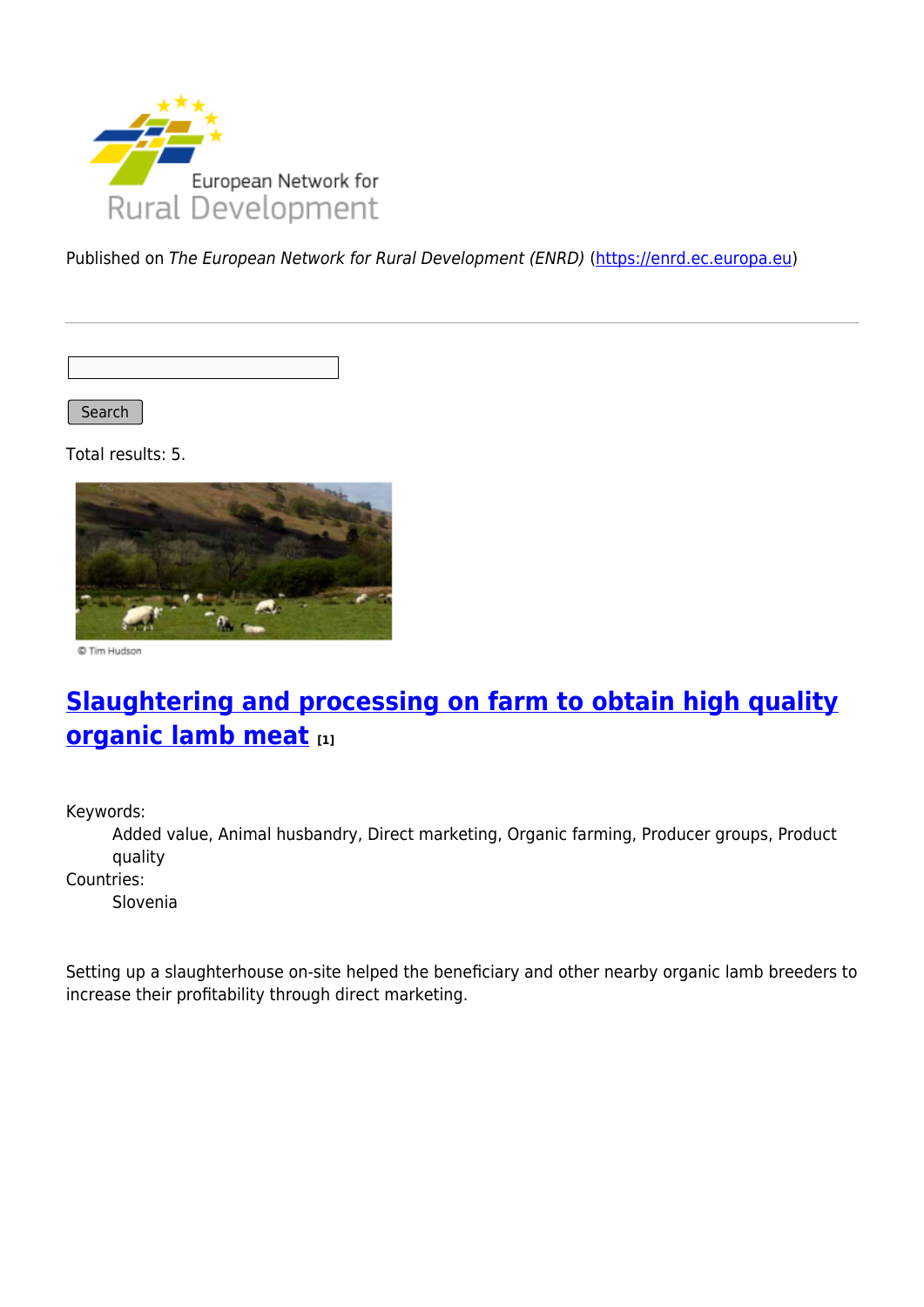

## **[Increasing the production capacity of the "Jaunpils Dairy"](https://enrd.ec.europa.eu/projects-practice/increasing-production-capacity-jaunpils-dairy-factory-latvia_en) [factory in Latvia](https://enrd.ec.europa.eu/projects-practice/increasing-production-capacity-jaunpils-dairy-factory-latvia_en) [2]**

Keywords:

Competitiveness, Diversification, Entrepreneurship, Environmental protection, Job creation, Producer groups, Product quality, Rural business

Countries:

Latvia

In response to the changing global markets, a dairy used Rural Development Programme (RDP) support to reorient its production and maintain its export potential.



## **[Investing in meat processing equipment](https://enrd.ec.europa.eu/projects-practice/investing-meat-processing-equipment_en) [3]**

Keywords:

Entrepreneurship, Job creation, Product quality, Rural business Countries:

Croatia

A company making pork products used RDP support to purchase new equipment that allowed it to increase production capacity and end product quality.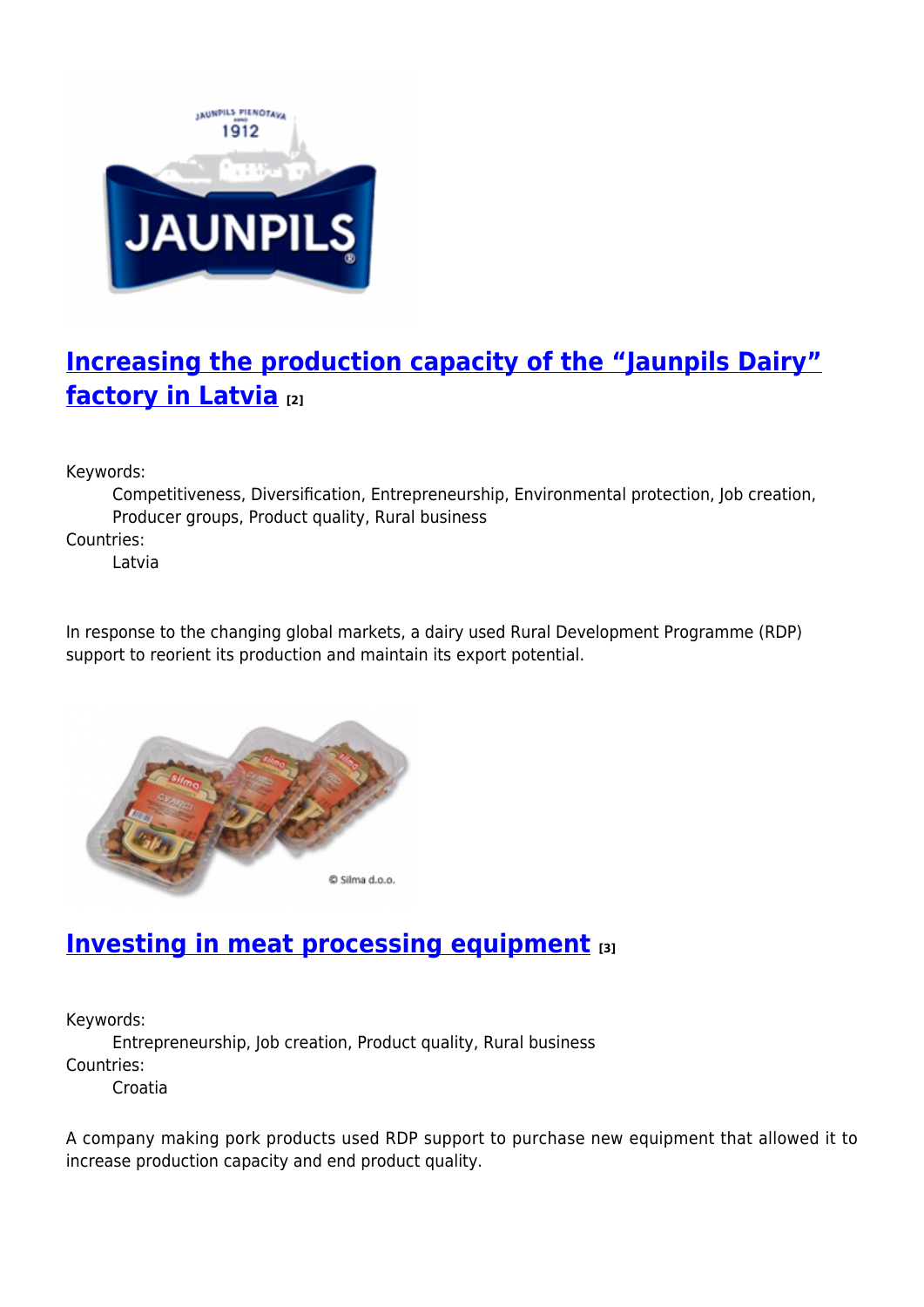

# **[Efficient irrigation system in a fig orchard](https://enrd.ec.europa.eu/projects-practice/efficient-irrigation-system-fig-orchard_en) [4]**

Keywords:

Agriculture, Farm restructuring/modernisation, Irrigation, Water management Countries:

Portugal

Installing an efficient irrigation system in a fig orchard helped to better manage water stress for the trees and increased the quality and volume of production.



© JOLLE Ltd.

## **['JOLLE Ltd.' – developing the production process of a new](https://enrd.ec.europa.eu/projects-practice/jolle-ltd-developing-production-process-new-healthy-snack_en) [healthy snack](https://enrd.ec.europa.eu/projects-practice/jolle-ltd-developing-production-process-new-healthy-snack_en)** [5]

Keywords:

Added value, Farm restructuring/modernisation, Innovation, Job creation, Rural SMEs Countries:

Latvia